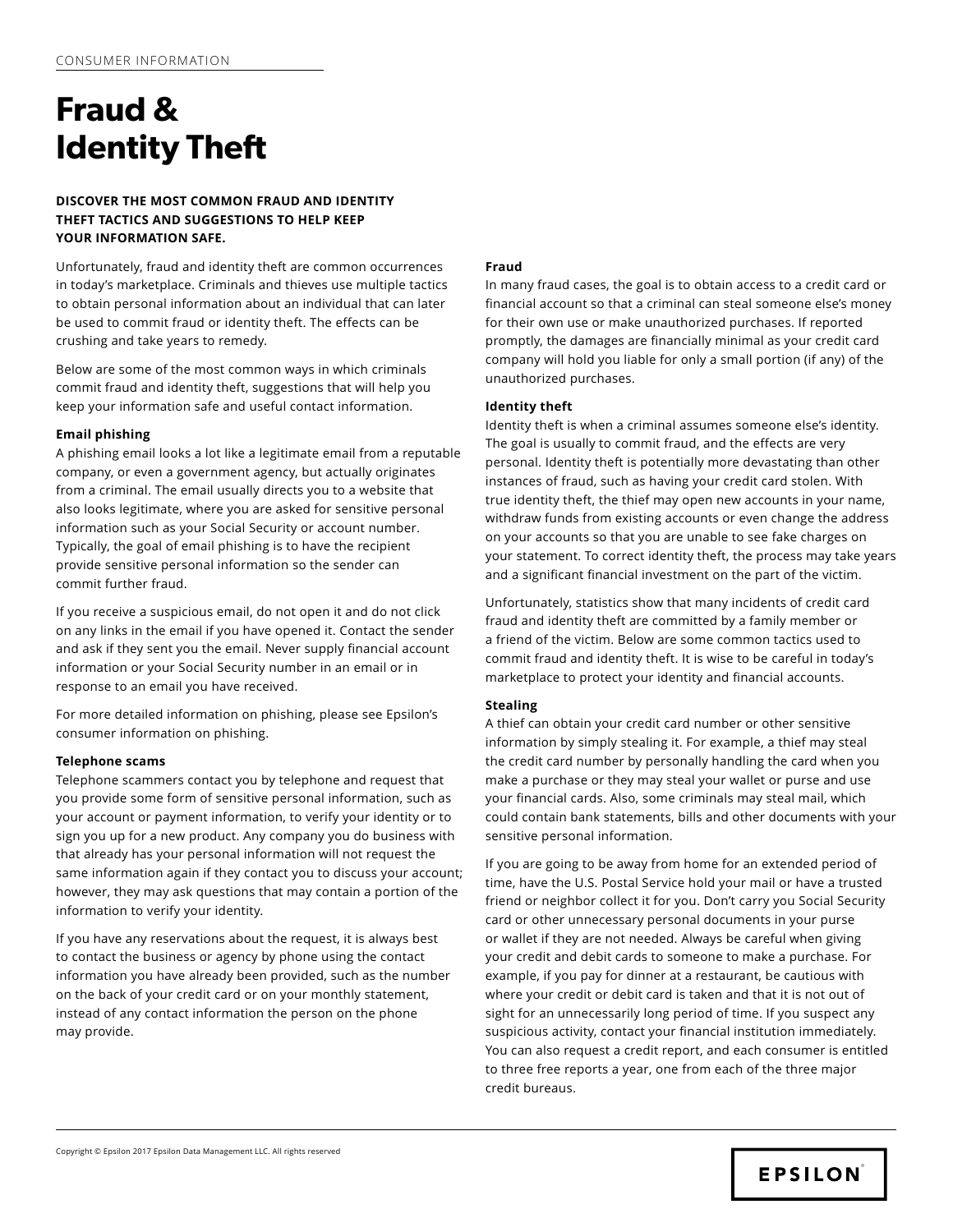# **Fraud & Identity Theft**

## **Skimming**

Criminals also use copying technology on point-of-sale terminals and ATM terminals to obtain credit card numbers. Be careful when swiping a credit or debit card for a purchase to ensure that no additional technology is attached to the machine. If you are unsure or hesitant, ask that the cashier swipe your card on the register, or pay with cash or check.

## **Dumpster diving**

It is common for criminals to search through dumpsters looking for bills or other paper with your sensitive personal information on it. When organizations do not properly dispose of paper documents with information such as credit card numbers or Social Security numbers, a criminal is able to take that information and commit fraud or identity theft.

Always be careful in supplying sensitive information on a paper document. If you do, ask about the company's data destruction procedures and ensure that your sensitive information is properly shredded and disposed of. Also, shred your own documents at home if they contain sensitive personal information. Criminals also rummage through individuals' trash.

## **Federal Trade Commission (FTC)**

The FTC is committed to educating consumers on protecting themselves from identity theft and other related crimes. [Visit the FTC's Identity Theft webpage at consumer.ftc.gov/features/](https://www.consumer.ftc.gov/features/feature-0014-identity-theft) [feature-0014-identity-theft to learn more](https://www.consumer.ftc.gov/features/feature-0014-identity-theft).

## **Credit bureaus**

You may contact Equifax, Experian and TransUnion individually using the contact information provided below for your free credit report:

## **Equifax**

Equifax Credit Information Services, Inc. P.O. Box 740241 Atlanta, GA 30374

1 800 685 1111 (for general inquiries) 1 888 766 0008 (to place a fraud alert on your credit report)

## **Experian**

1 888 397 3742 (for consumer credit center) 1 866 200 6020 (to request a credit report by mail)

**TransUnion Fraud Victim Assistance Department** P.O. Box 2000 Chester, PA 19016

1 877 322 8228 (for your free credit report) 1 800 680 7289 (to report fraud)

## **Consumer Information on Phishing**

Phishing is a scam in which fraudsters send spam email to get personal and financial information.

According to the Federal Trade Commission, phishing is when internet fraudsters send spam email messages to lure unsuspecting victims into providing personal and financial information, including credit card numbers, bank account information, Social Security numbers, passwords or other sensitive information.

These types of emails claim to be from a business or organization that you may have a relationship with, such as a bank, online payment service or even a government agency.

The message may ask you to update, validate or confirm your account information. The message then directs you to a website that looks just like a legitimate site, but it isn't. It's a bogus site whose sole purpose is to trick you into divulging personal information so the operators can steal your identity and withdraw money, run up bills or commit crimes in your name.

Attackers can also lure clients and consumers to malicious websites through scare tactics. The sites will look legitimate and offer a tool or download to determine if your information has been compromised.

```
Copyright © Epsilon 2017 Epsilon Data Management LLC. All rights reserved
```